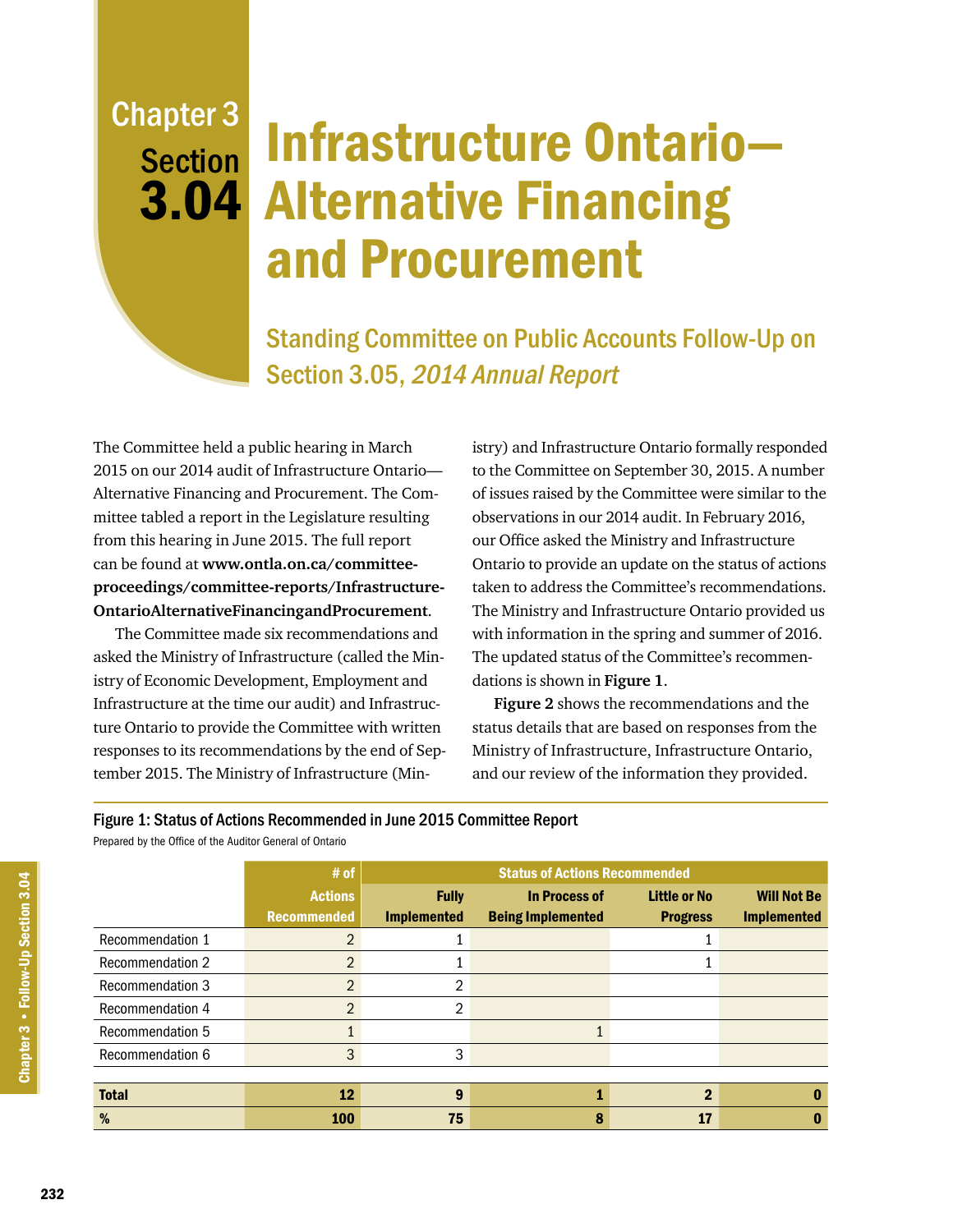Infrastructure Ontario has made progress on a number of the recommendations, including reporting back to the Committee on the actual cost experience of the Alternative Financing and Procurement projects in Ontario and the details on its revised Value-For-Money assessment methodology. However, it was not able to provide data on the actual cost experience on recent public-sector procurements, and it is yet to report back on the results of the third-party review of its budget process and estimating methodology.

## Figure 2: Committee Recommendations and Detailed Status of Actions Taken

Prepared by the Office of the Auditor General of Ontario

| <b>Committee Recommendation</b>                                                                                                                                                                                                                                                | <b>Status Details</b>                                                                                                                                                                                                                                                                                                                                                                                                                                                                                                                                     |
|--------------------------------------------------------------------------------------------------------------------------------------------------------------------------------------------------------------------------------------------------------------------------------|-----------------------------------------------------------------------------------------------------------------------------------------------------------------------------------------------------------------------------------------------------------------------------------------------------------------------------------------------------------------------------------------------------------------------------------------------------------------------------------------------------------------------------------------------------------|
| <b>Recommendation 1</b><br>Infrastructure Ontario shall report back                                                                                                                                                                                                            | On September 30, 2015, Infrastructure Ontario provided to the Committee two<br>reports.                                                                                                                                                                                                                                                                                                                                                                                                                                                                   |
| to the Standing Committee on Public<br>Accounts a summary of its analysis into<br>the collection of data on actual cost<br>experience from recent public sector<br>procurements<br>Status: Little or no progress.<br>and AFPs in Ontario.<br><b>Status: Fully implemented.</b> | The first report summarized the performance of 45 Alternative Financing and<br>Procurement (AFP) projects and seven traditional (direct delivery) projects (with<br>project costs between \$10 million and \$50 million) delivered by Infrastructure<br>Ontario. The report noted that 98% of the AFP projects were on budget and 73%<br>were on time compared to 71% on budget and 86% on time for the traditionally<br>delivered projects delivered by Infrastructure Ontario.                                                                          |
|                                                                                                                                                                                                                                                                                | The second report reviewed five major hospital projects with capital costs in excess<br>of \$100 million that were traditionally delivered 10 years ago. Infrastructure Ontario<br>stated that it was unable to obtain more information on recent major projects in<br>the public sector. The report identified that the average cost overruns for these<br>five projects were 25% when comparing costs at tender to final, and 54% when<br>comparing budget to final.                                                                                    |
|                                                                                                                                                                                                                                                                                | In addition, when Infrastructure Ontario provided our Office with the update on<br>the implementation of this recommendation in April 2016, it also included a staff<br>report from the City of Toronto on the schedule and budget reset of the Toronto-<br>York Spadina Subway Extension, and a report issued by the Lawrence National<br>Centre for Policy and Management on comparing P3 and Traditional Approaches.<br>Infrastructure Ontario provided details on these projects as evidence of cost<br>overruns in traditionally delivered projects. |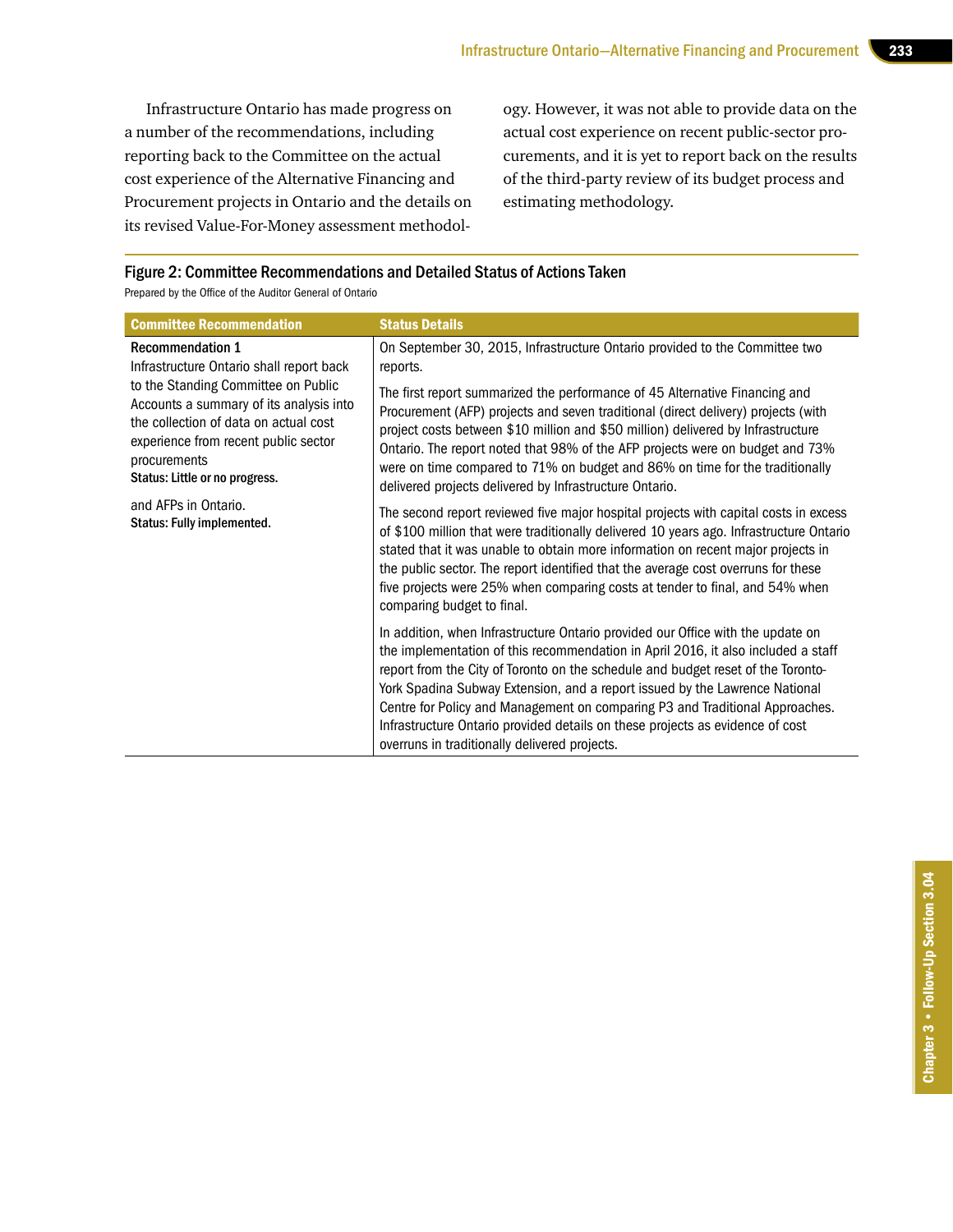| <b>Committee Recommendation</b>                                                                                                                                                                                                                                                                                                                                                                                                                                                                                                                                                 | <b>Status Details</b>                                                                                                                                                                                                                                                                                                                                                                                                                                                                                                                                                                                                                                                                                                                                                                                                                                                                                                                                                                                                                                                                                                                                                                                                                                                                                                                                                                                                                                                                                                                                                                                                                                                                                                                                                                                                    |
|---------------------------------------------------------------------------------------------------------------------------------------------------------------------------------------------------------------------------------------------------------------------------------------------------------------------------------------------------------------------------------------------------------------------------------------------------------------------------------------------------------------------------------------------------------------------------------|--------------------------------------------------------------------------------------------------------------------------------------------------------------------------------------------------------------------------------------------------------------------------------------------------------------------------------------------------------------------------------------------------------------------------------------------------------------------------------------------------------------------------------------------------------------------------------------------------------------------------------------------------------------------------------------------------------------------------------------------------------------------------------------------------------------------------------------------------------------------------------------------------------------------------------------------------------------------------------------------------------------------------------------------------------------------------------------------------------------------------------------------------------------------------------------------------------------------------------------------------------------------------------------------------------------------------------------------------------------------------------------------------------------------------------------------------------------------------------------------------------------------------------------------------------------------------------------------------------------------------------------------------------------------------------------------------------------------------------------------------------------------------------------------------------------------------|
| <b>Recommendation 2</b><br>Infrastructure Ontario shall report back<br>to the Standing Committee on Public<br>Accounts on details of its revised VFM<br>assessment methodology, including what<br>was changed, when, and why.<br><b>Status: Fully implemented.</b><br>This response must also include the<br>extent to which the valuation of risks<br>assumed to be retained under the AFP<br>and public-sector delivery models are<br>supported by actual cost experience from<br>recent public-sector procurements and<br>AFPs in Ontario.<br>Status: Little or no progress. | Infrastructure Ontario updated its value-for-money (VFM) assessment methodology<br>in March 2015. The updated VFM approach includes five main enhancements that<br>are summarized as follows and described in more detail in the VFM Guide, which<br>was provided to the Committee:<br>• Simplified risk matrices-The total number of risks was reduced from<br>approximately 60 to 40 to clarify definitions and reduce redundancies.<br>Introduction of an innovation factor-The innovation factor assumes that the<br>base cost of the public sector comparator will be higher than the AFP model by<br>an average of 7.5% to 12%. The innovation factor is only applied to projects that<br>have a design component to them.<br>• Lifecycle cost adjustment-The estimated lifecycle spending for the public-sector<br>comparator has been reduced based on observations made on historical under-<br>spending by the government to maintain assets.<br>Removal of insurance costs from the calculation of competitive neutrality-The<br>costs of insurance premiums are included in the base cost and have been<br>removed from the competitive neutrality amount.<br>Enhancements to the risk assessment process-Where possible, project-specific<br>$\bullet$<br>cost consultants will be requested to validate the assignment of valuations to<br>the different risks from the risk workshop.<br>Infrastructure Ontario has not included the extent to which the valuation of risks<br>assumed to be retained under the AFP and public-sector delivery models are<br>supported by actual cost experience from recent public-sector procurements in<br>Ontario.<br>Infrastructure Ontario said it was unable to obtain information on actual cost<br>experience from recent public-sector procurements in Ontario. |
| <b>Recommendation 3</b><br>The Ministry of Economic Development,<br>Employment and Infrastructure shall<br>report back to the Standing Committee<br>on Public Accounts on its plan for the<br>screening threshold for AFP projects. This<br>response must<br>• state the amount of the new screening<br>threshold, if applicable, and provide a<br>rationale for the change; and<br>Status: Fully implemented.<br>provide an anticipated implementation<br>date for any proposed changes to the<br>screening threshold.<br>Status: Fully implemented.                           | Since spring 2015, upon the direction of the Minister of Infrastructure, Infrastructure<br>Ontario has been using \$100 million as the threshold to identify projects for<br>potential delivery through the AFP model.<br>This change brings Ontario in line with other jurisdictions in Canada<br>(e.g., PPP Canada, Partnerships BC, and SaskBuilds) that use a \$100 million<br>threshold for projects that require long-term financing through the operating and/or<br>maintenance period of the contract.<br>Projects under \$100 million may be assessed on a case-by-case basis.                                                                                                                                                                                                                                                                                                                                                                                                                                                                                                                                                                                                                                                                                                                                                                                                                                                                                                                                                                                                                                                                                                                                                                                                                                  |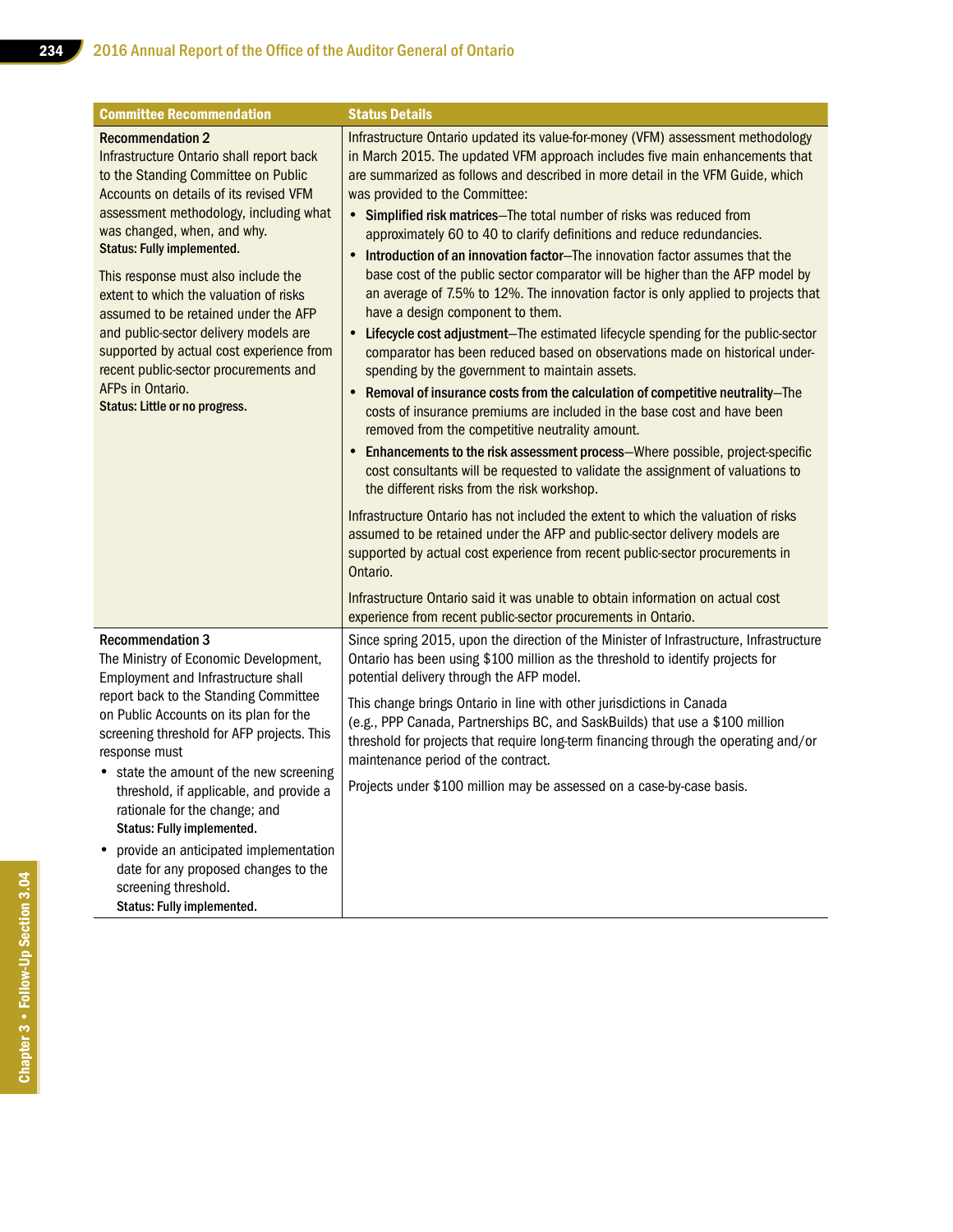| <b>Committee Recommendation</b>                                                                                                                                                                                                                                                                                                                                                                                                                                        | <b>Status Details</b>                                                                                                                                                                                                                                                                                                                                                                                                                                                                                                                                                                                                                                                                                                                                                                                                                                                                                                                                                                                                                                                                                                                                                                                                                                                                                                                                                                                                                                                                                                     |
|------------------------------------------------------------------------------------------------------------------------------------------------------------------------------------------------------------------------------------------------------------------------------------------------------------------------------------------------------------------------------------------------------------------------------------------------------------------------|---------------------------------------------------------------------------------------------------------------------------------------------------------------------------------------------------------------------------------------------------------------------------------------------------------------------------------------------------------------------------------------------------------------------------------------------------------------------------------------------------------------------------------------------------------------------------------------------------------------------------------------------------------------------------------------------------------------------------------------------------------------------------------------------------------------------------------------------------------------------------------------------------------------------------------------------------------------------------------------------------------------------------------------------------------------------------------------------------------------------------------------------------------------------------------------------------------------------------------------------------------------------------------------------------------------------------------------------------------------------------------------------------------------------------------------------------------------------------------------------------------------------------|
| <b>Recommendation 4</b><br>Infrastructure Ontario shall report<br>back to the Standing Committee on                                                                                                                                                                                                                                                                                                                                                                    | Infrastructure Ontario provided the Committee with a summary table of the<br>performance of its traditionally delivered projects over the last four years.                                                                                                                                                                                                                                                                                                                                                                                                                                                                                                                                                                                                                                                                                                                                                                                                                                                                                                                                                                                                                                                                                                                                                                                                                                                                                                                                                                |
| Public Accounts with a summary of its<br>traditionally delivered projects. This<br>summary must<br>• include statistics about cost overruns<br>and project delays for these projects;<br>and<br><b>Status: Fully implemented.</b><br>• highlight any trends in these<br>statistics over the period from when<br>Infrastructure Ontario first began<br>overseeing traditionally delivered<br>projects to the most recent projects.<br><b>Status: Fully implemented.</b> | On average, Infrastructure Ontario delivers 4,000 traditionally delivered projects<br>a year. Of these projects, approximately 1,600 were over \$100,000 and were<br>assessed by Infrastructure Ontario for on-time and on-budget performance. The<br>targets for these measures were on-time performance of >90% and a budget<br>variance of $+/-5%$ .                                                                                                                                                                                                                                                                                                                                                                                                                                                                                                                                                                                                                                                                                                                                                                                                                                                                                                                                                                                                                                                                                                                                                                   |
|                                                                                                                                                                                                                                                                                                                                                                                                                                                                        | In the last four fiscal years, from 2011/12 to 2014/15, Infrastructure Ontario's on-<br>time performance ranged from 87% to 94.5% and its on-budget variance ranged<br>from -0.9% to 0.9%, exceeding the targets in all cases except one instance of 87%<br>on-time performance in 2011/12.                                                                                                                                                                                                                                                                                                                                                                                                                                                                                                                                                                                                                                                                                                                                                                                                                                                                                                                                                                                                                                                                                                                                                                                                                               |
|                                                                                                                                                                                                                                                                                                                                                                                                                                                                        | The trend over the last four years shows improvement in performance measures,<br>which, according to Infrastructure Ontario, can be attributed to changes in its<br>procurement processes and revisions to the outsourcing service delivery model<br>used for these projects.                                                                                                                                                                                                                                                                                                                                                                                                                                                                                                                                                                                                                                                                                                                                                                                                                                                                                                                                                                                                                                                                                                                                                                                                                                             |
| <b>Recommendation 5</b><br>Infrastructure Ontario shall report back<br>to the Standing Committee on Public<br>Accounts on the results of its third-<br>party review of its budget process and<br>estimating methodology<br>Status: In the process of being implemented<br>by winter 2017.                                                                                                                                                                              | In 2015, Infrastructure Ontario retained a third-party cost-consulting firm through<br>a competitive process to review the methodology Infrastructure Ontario uses to<br>develop project budgets for AFP projects. The firm analyzed the budgets for 36 AFP<br>projects with a construction value of \$19.75 billion across all sectors. In addition to<br>reviewing capital construction costs, the review analyzed the forecast accuracy of<br>lifecycle and maintenance costs developed for budgets by Infrastructure Ontario.<br>Infrastructure Ontario provided the Committee with the preliminary results of<br>the review in September 2015. The final report, which Infrastructure Ontario has<br>not provided to the Committee, was issued in March 2016. Although the report<br>found that Infrastructure Ontario's methodology for producing budgets follows a<br>process that is consistent with industry practices, it identified a number of areas for<br>improvement. Specifically, the report noted that:<br>• There continues to be room to improve budgets within the transit/transportation<br>Design Build Finance Maintain (DBFM) portfolio. Overall budgets for projects in<br>this portfolio appear to be conservative.<br>• There continues to be a need for constant monitoring of industry trends in order<br>to address any new trends.<br>• Infrastructure Ontario should further leverage its expertise and portfolio<br>knowledge to improve budgeting for lifecycle and maintenance costs. |
|                                                                                                                                                                                                                                                                                                                                                                                                                                                                        | In response to the concerns identified in the report, Infrastructure Ontario is<br>implementing a new project database system that will allow greater analysis and<br>reporting on individual projects and sectors for budget development. Infrastructure<br>Ontario anticipates this system will be implemented in the spring or summer of 2017.                                                                                                                                                                                                                                                                                                                                                                                                                                                                                                                                                                                                                                                                                                                                                                                                                                                                                                                                                                                                                                                                                                                                                                         |
|                                                                                                                                                                                                                                                                                                                                                                                                                                                                        | In addition, the budget and cost management team was restructured in 2016,<br>with resources identified to improve the budget performance of the transit/<br>transportation DBFM portfolio, including hiring of new personnel (a Quantitative<br>Surveyor or Analyst) expected in the fall or winter of 2016 and the development of a<br>new Cost Consultant Vendor of Record in winter 2017.                                                                                                                                                                                                                                                                                                                                                                                                                                                                                                                                                                                                                                                                                                                                                                                                                                                                                                                                                                                                                                                                                                                             |